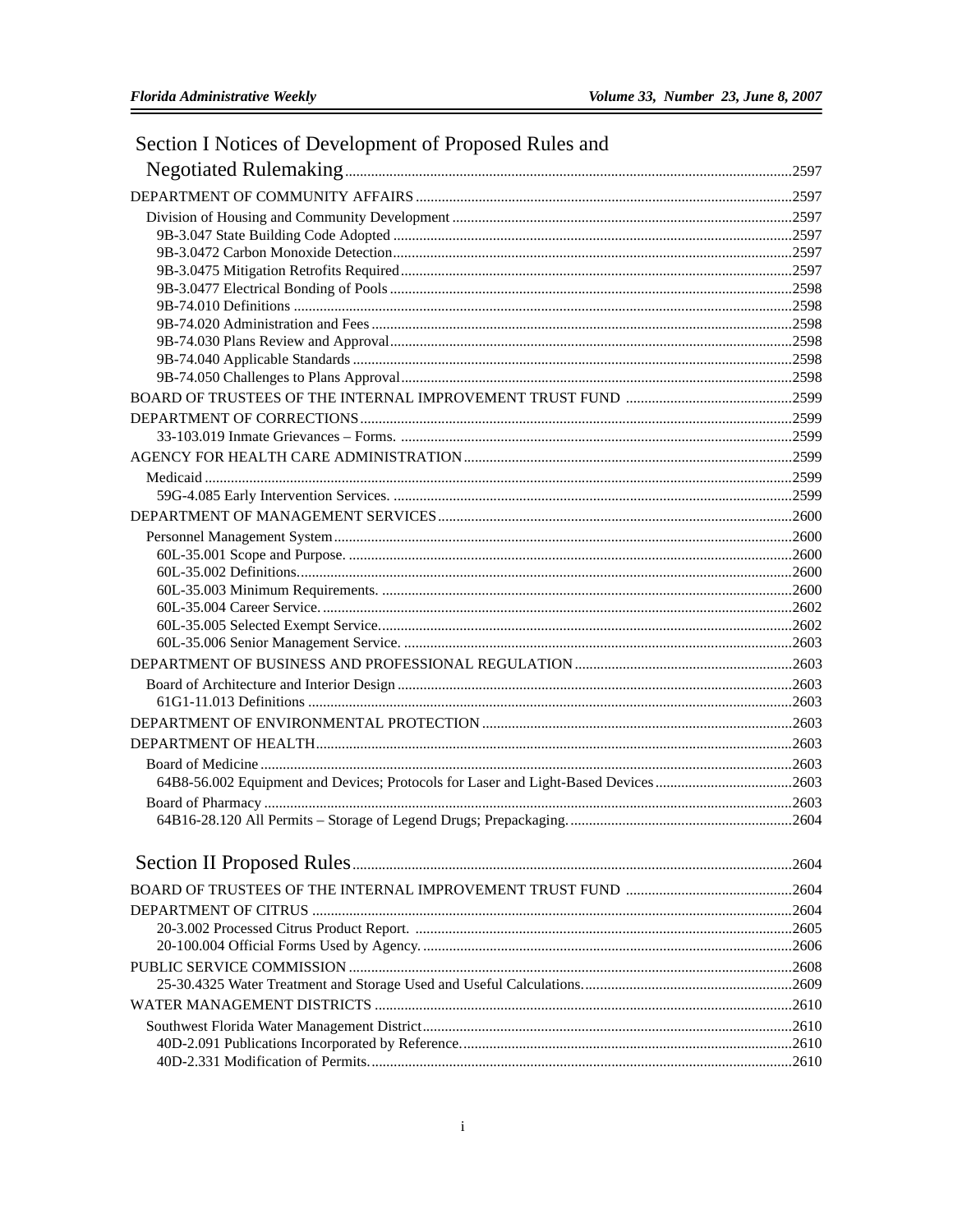| 6E-2.0041 Delivery of Programs Through Nontraditional Assessments, Modes and Methods2642 |  |
|------------------------------------------------------------------------------------------|--|
|                                                                                          |  |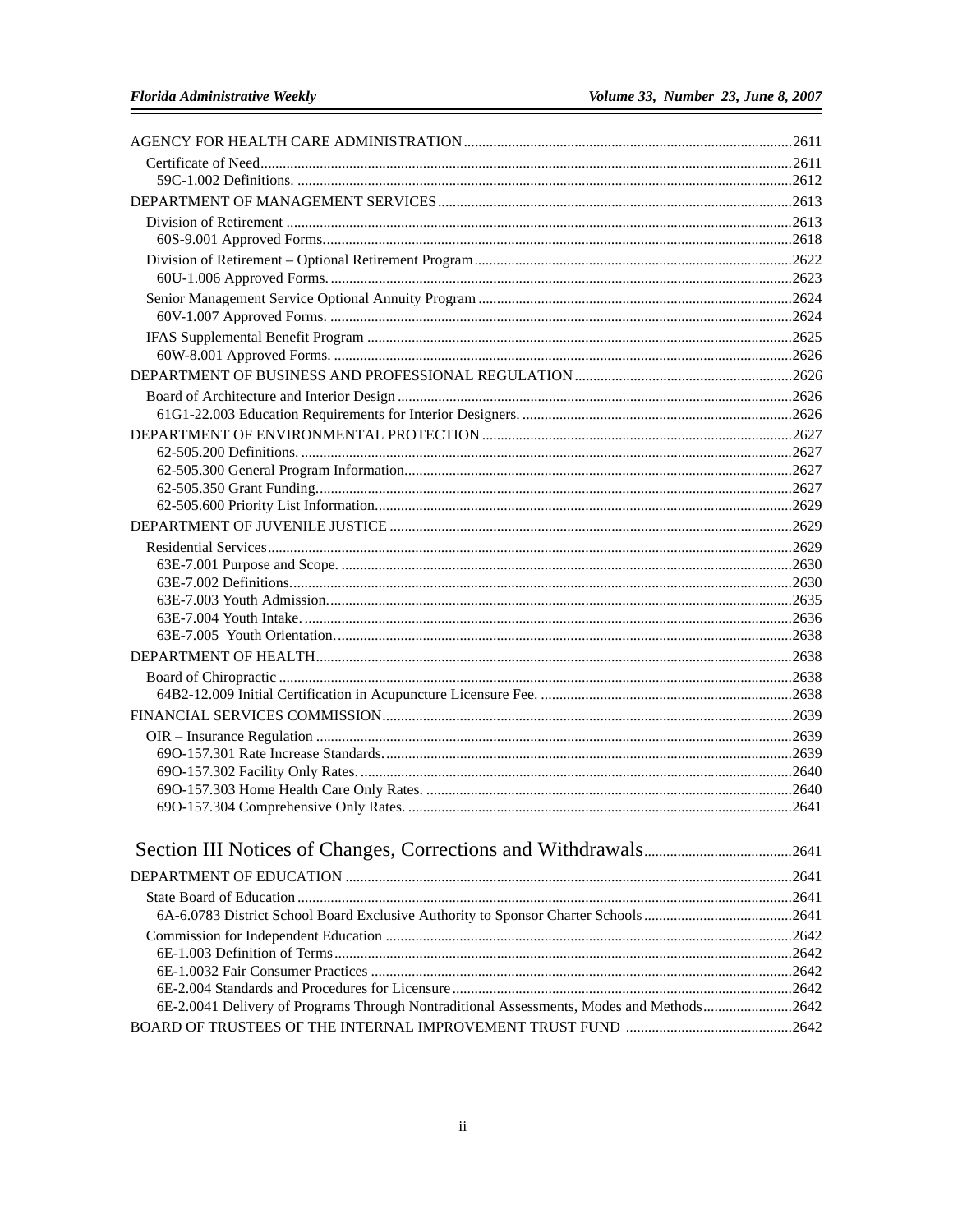| 60BB-3.018 Determinations Regarding Charges to Employer Accounts in Connection with                 |  |
|-----------------------------------------------------------------------------------------------------|--|
|                                                                                                     |  |
|                                                                                                     |  |
|                                                                                                     |  |
|                                                                                                     |  |
|                                                                                                     |  |
|                                                                                                     |  |
|                                                                                                     |  |
|                                                                                                     |  |
|                                                                                                     |  |
|                                                                                                     |  |
| 64812-9.017 Eligibility of Individuals Practicing in a State in Which Licensure is not Required2649 |  |
|                                                                                                     |  |
|                                                                                                     |  |
|                                                                                                     |  |
|                                                                                                     |  |
|                                                                                                     |  |
|                                                                                                     |  |
|                                                                                                     |  |
|                                                                                                     |  |
|                                                                                                     |  |
|                                                                                                     |  |
|                                                                                                     |  |
|                                                                                                     |  |
|                                                                                                     |  |
|                                                                                                     |  |
| Section V Petitions and Dispositions Regarding Rule Variance or Waiver2653                          |  |
|                                                                                                     |  |
|                                                                                                     |  |
|                                                                                                     |  |
|                                                                                                     |  |
|                                                                                                     |  |
|                                                                                                     |  |
|                                                                                                     |  |
|                                                                                                     |  |
|                                                                                                     |  |
|                                                                                                     |  |
|                                                                                                     |  |
|                                                                                                     |  |
|                                                                                                     |  |
|                                                                                                     |  |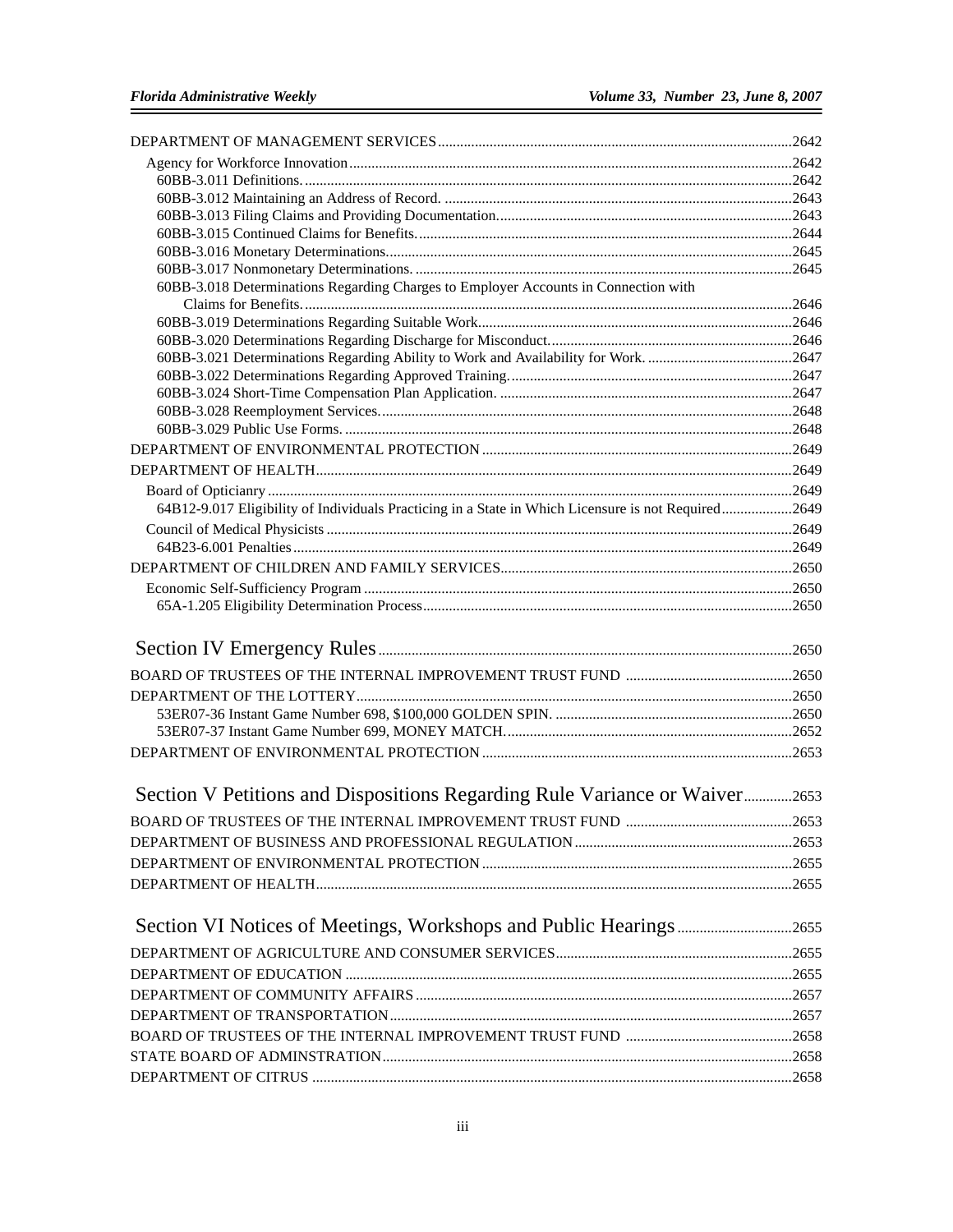| Section VII Notices of Petitions and Dispositions Regarding               |  |
|---------------------------------------------------------------------------|--|
|                                                                           |  |
|                                                                           |  |
|                                                                           |  |
|                                                                           |  |
|                                                                           |  |
| Section VIII Notices of Petitions and Dispositions Regarding the          |  |
|                                                                           |  |
|                                                                           |  |
| Section IX Notices of Petitions and Dispositions Regarding Non-rule       |  |
|                                                                           |  |
|                                                                           |  |
| Section X Announcements and Objection Reports of the Joint Administrative |  |
|                                                                           |  |
|                                                                           |  |
|                                                                           |  |
|                                                                           |  |
|                                                                           |  |
|                                                                           |  |
|                                                                           |  |